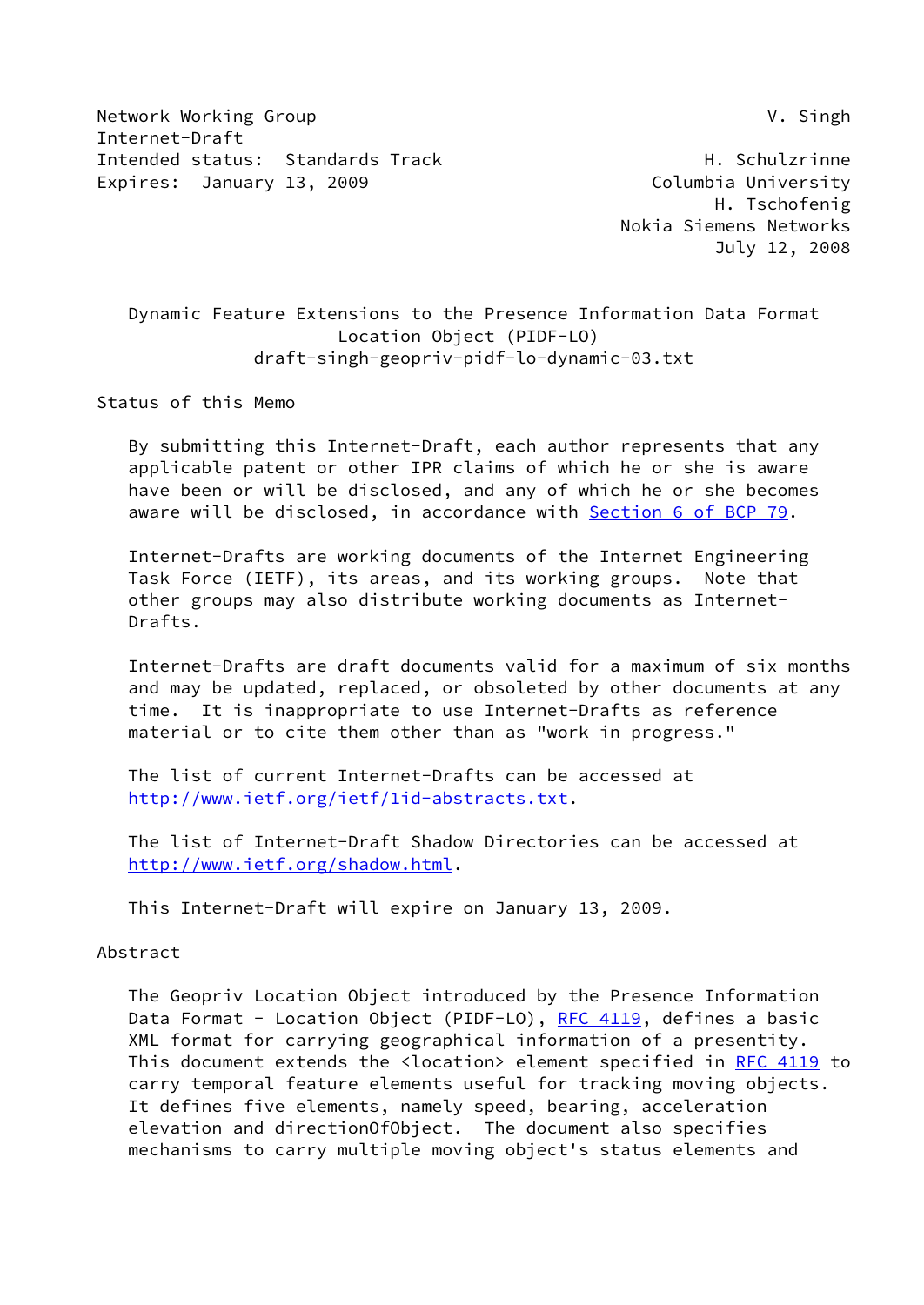Internet-Draft Dynamic Feature Extensions to PIDF-LO July 2008

proposes a mechanism to indicate the type of the PIDF-LO content.

# Table of Contents

| 2.                                                            |  |  |
|---------------------------------------------------------------|--|--|
|                                                               |  |  |
| $3.1$ . Indicating Use of Dynamic Feature PIDF-LO using SIP 4 |  |  |
| 3.2. Indicating Use of Dynamic Feature PIDF-LO using HELD $4$ |  |  |
|                                                               |  |  |
| 3.4. GML DynamicFeature Schema Usage 5                        |  |  |
| Transferring Multiple Location Objects 5<br>$\overline{4}$ .  |  |  |
| 5.                                                            |  |  |
| 6.                                                            |  |  |
| 7.                                                            |  |  |
| 8.                                                            |  |  |
|                                                               |  |  |
|                                                               |  |  |
| 9.2. Informative References 10                                |  |  |
| Appendix A. Alternatives Considered 10                        |  |  |
|                                                               |  |  |
| Intellectual Property and Copyright Statements 13             |  |  |
|                                                               |  |  |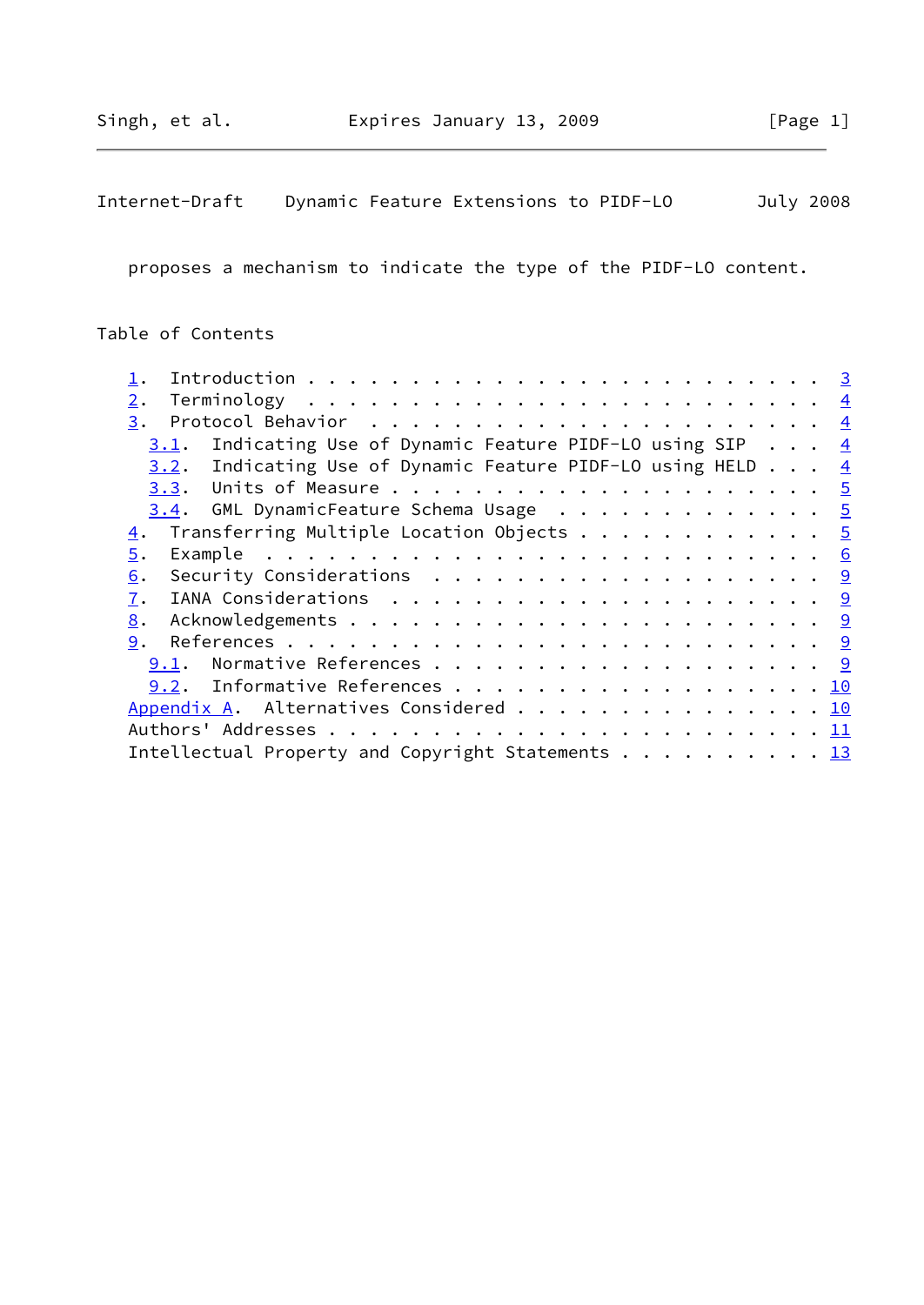Singh, et al. **Expires January 13, 2009** [Page 2]

<span id="page-2-1"></span>Internet-Draft Dynamic Feature Extensions to PIDF-LO July 2008

### <span id="page-2-0"></span>[1](#page-2-0). Introduction

 The Presence Information Data Format - Location Object (PIDF-LO) (see RFC  $4119$   $[1]$ ) provides geographical location of the presentity. This corresponds to a physical location at a given instance of time. However, a number of applications, described below, can benefit from having access to information about changes in location. Location change information is likely to be useful for logistics and public safety. For example, shipping companies or dispatch centers can use it to track whether vehicles are deviating from an established path or exceeding speed limits.

 This document defines a location vector by extending the the  $\langle$ location>, introduced by [RFC 4119](https://datatracker.ietf.org/doc/pdf/rfc4119), to carry temporal feature elements:

speed:

 Speed is the rate of motion. (The terms speed and velocity are often used interchangeably, but speed is a scaler, having magnitude only, while velocity is a vector quantity, having both magnitude and direction.)

 This element contains a 'uom' (Units Of Measure) attribute, which is a reference to a reference system for the amount. The 'uom' attribute uses a URI to refer to a unit of measure definition. The GML document defines a set of convenience measure types described in ISO 19103. This is further explained in [Section 3.3](#page-4-2).

### bearing:

 Bearing is defined as the horizontal direction of one terrestrial point from another, expressed as the angular distance from a reference direction. It is usually measured from 000 degrees at the reference direction clockwise through 360 degrees.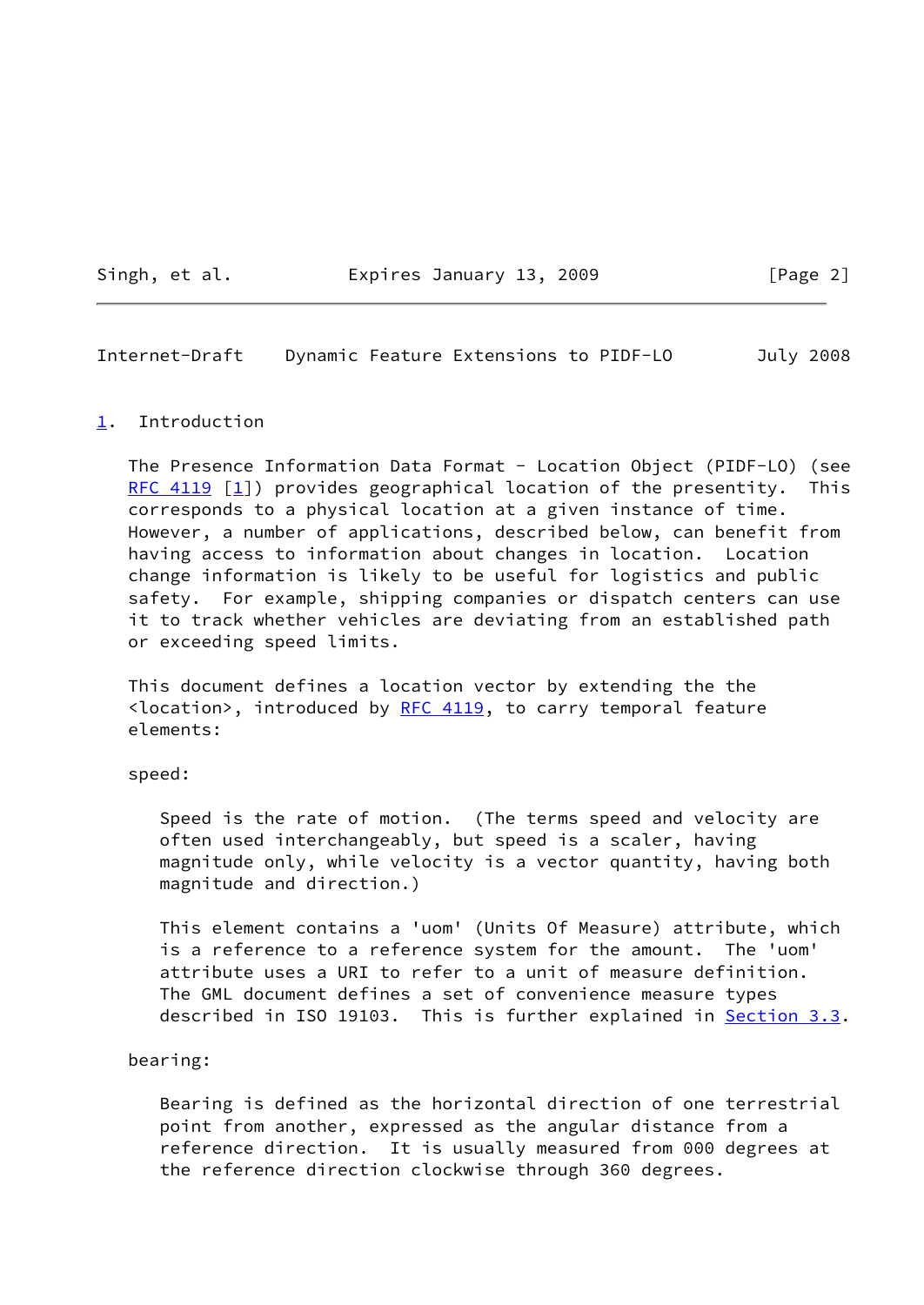The <bearing> element is of type gml:DirectionPropertyType and contains a gml:DirectionVector, gml:CompassPoint, DirectionKeyword, or a DirectionString element. This document profiles the usage of this GML element and suggests the usage of the <DirectionVector> element.

### acceleration:

 This element specifies the rate (usually rapid) at which something happens. The <acceleration> element also contains a 'uom' attribute.

| Expires January 13, 2009<br>Singh, et al. | [Page 3] |
|-------------------------------------------|----------|
|-------------------------------------------|----------|

<span id="page-3-1"></span>Internet-Draft Dynamic Feature Extensions to PIDF-LO July 2008

directionOfObject:

 The <directionOfObject> describes the instantaneous horizontal of the front of the object relative to true north and the vertical angle relative to the earth's spheroid. It uses the GML <directionVector> element.

## <span id="page-3-0"></span>[2](#page-3-0). Terminology

 In this document, the key words "MUST", "MUST NOT", "REQUIRED", "SHALL", "SHALL NOT", "SHOULD", "SHOULD NOT", "RECOMMENDED", "MAY", and "OPTIONAL" are to be interpreted as described in [RFC 2119](https://datatracker.ietf.org/doc/pdf/rfc2119)  $[2]$  $[2]$ .

This document uses the terminology from  $\lceil 3 \rceil$ .

## <span id="page-3-2"></span>[3](#page-3-2). Protocol Behavior

 The document describes the protocol requirements for dynamic feature extensions, so that it can be transmitted by the Location Server or the Location Information Server and understood correctly by Location Recipients. Location Recipients should be able to indicate to the server that they can handle the dynamic feature elements. The server should also indicate to the clients that the type of location object is PIDF-LO including the dynamic feature extension. Also, the unit of measurements should be communicated by server and understood by the clients.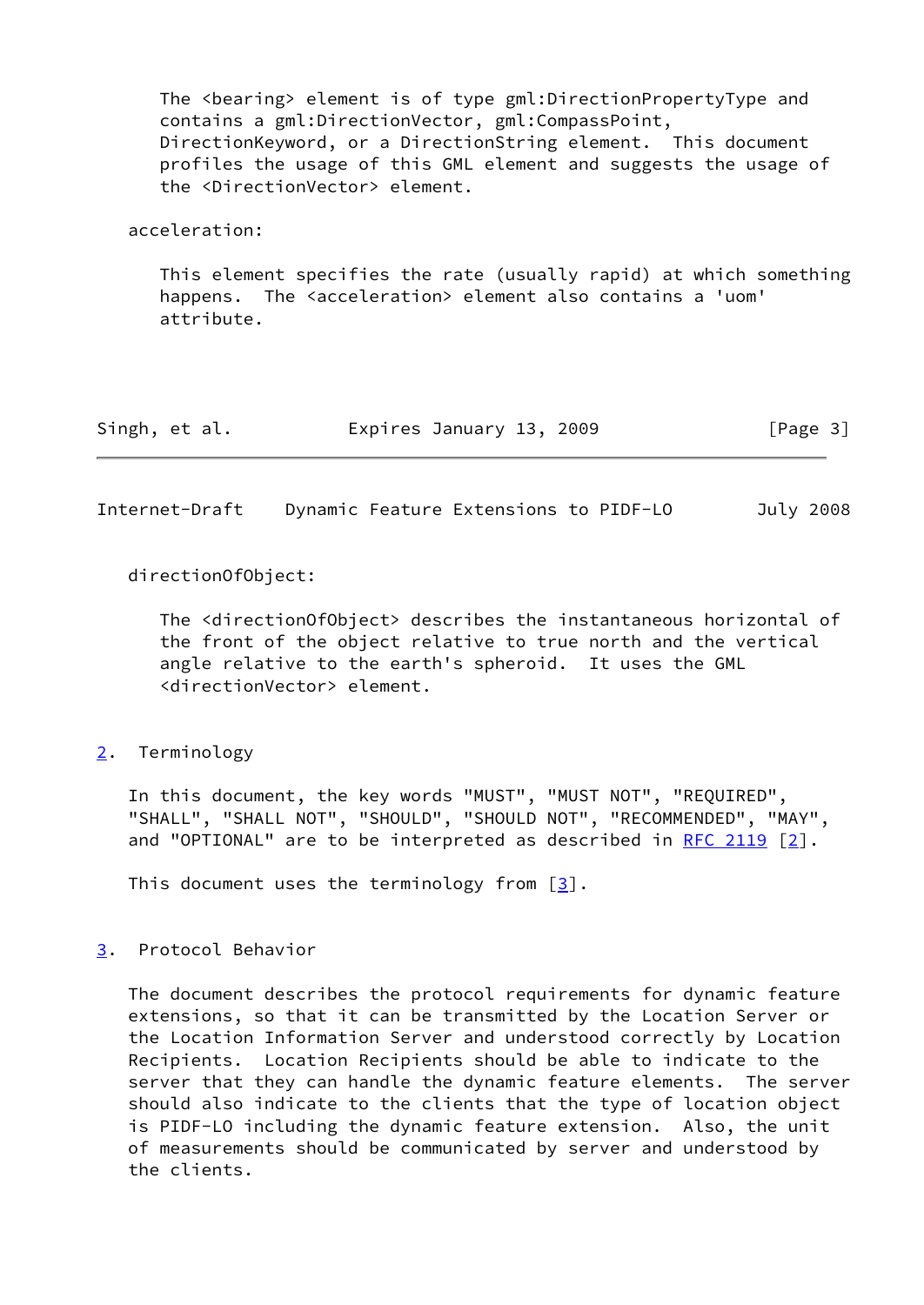<span id="page-4-0"></span>[3.1](#page-4-0). Indicating Use of Dynamic Feature PIDF-LO using SIP

 The watcher can can indicate its capability using the SIP Accept header. This document proposes to add a 'supported' parameter for the application/pidf-xml media type. It enumerates the non default namespaces supported by the UAS. An example is given below:

Accept: application/pidf+xml; supported="geopriv-temporal-features"

 The server can specify the type of content using Content-Type header. The specific PIDF-LO type can be obtained by looking inside the XML content.

Content-Type: application/pidf+xml;

<span id="page-4-1"></span>[3.2](#page-4-1). Indicating Use of Dynamic Feature PIDF-LO using HELD

 There are two areas where it is useful to provide feature indication; the HELD context draft  $[6]$  $[6]$ " allows a Target (or an entity acting on

| Singh, et al. | Expires January 13, 2009 | [Page 4] |
|---------------|--------------------------|----------|
|---------------|--------------------------|----------|

<span id="page-4-3"></span>Internet-Draft Dynamic Feature Extensions to PIDF-LO July 2008

 behalf of the Target) to constraint the dereferencing procedure. Hence, it is useful to indicate whether dynamic features should or should not presented to the Location Recipient when a location URI is dereferenced.

 Furthermore, when a dereferencing protocol based on HTTP is used then the Location Recipient might want to express the desire to receive a specific response, for example a PIDF-LO that contains a trace.

 In a future version of this document the above-described functionality will be added.

<span id="page-4-2"></span>[3.3](#page-4-2). Units of Measure

 GML permits a range of units of measure for the uom attribute. This document restricts this set to the #m/s

[ Editor's Note: Need to find the URN for #m/s]

<span id="page-4-4"></span>[3.4](#page-4-4). GML DynamicFeature Schema Usage

This document does not define a new schema but instead re-uses a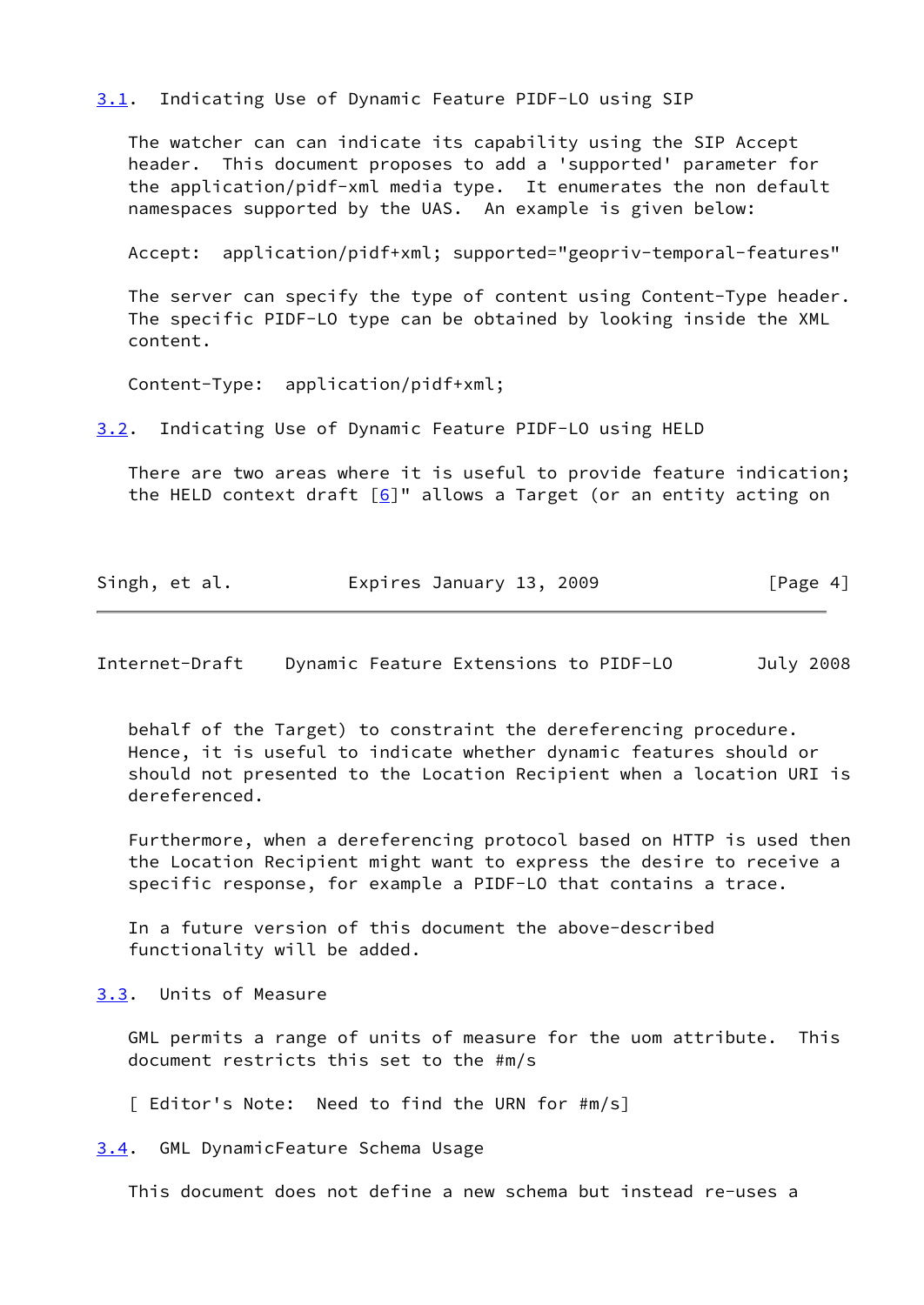subset of the dynamicFeature.xsd schema available with GML  $3.1.1$ , namely <speed>, <br/>bearing>, <acceleration>, and <directionOfObject>.

 These four elements are conveyed inside the <location-info> element defined by [RFC 4119](https://datatracker.ietf.org/doc/pdf/rfc4119)  $\lceil 1 \rceil$ .

### <span id="page-5-0"></span>[4](#page-5-0). Transferring Multiple Location Objects

 Multiple location vector objects may be required to be transported simultaneously. This can be achieved using <timed-presence> defined in RFC  $4481$   $[4]$  $[4]$ .

 Typically, the watcher applications can reconstruct the path as well as dynamic behavior (speed, acceleration etc.) along the path by storing the received location vector objects. However, a new Location Recipient may be interested in past location-vectors or may choose to receive notifications at a slower rate without losing valuable information. In other words, it can request to receive multiple location vector objects together. For example, it may want to get one NOTIFY every 15 minutes with multiple location objects aggregated.

 The structure of the document which can be used for tracking moving objects using timed-status extension is shown below. An example is given in **Section 5.** 

| Singh, et al. | Expires January 13, 2009 | [Page 5] |
|---------------|--------------------------|----------|
|---------------|--------------------------|----------|

<span id="page-5-1"></span>Internet-Draft Dynamic Feature Extensions to PIDF-LO July 2008

 <?xml version="1.0" encoding="UTF-8"?> <presence>

<device>

```
 <gp:geopriv>
 ..........
 </gp:geopriv>
 <timestamp>.....</timestamp>
 <timed-status from="start-time" until="end-time">
      <gp:geopriv>
      ............
      </gp:geopriv>
```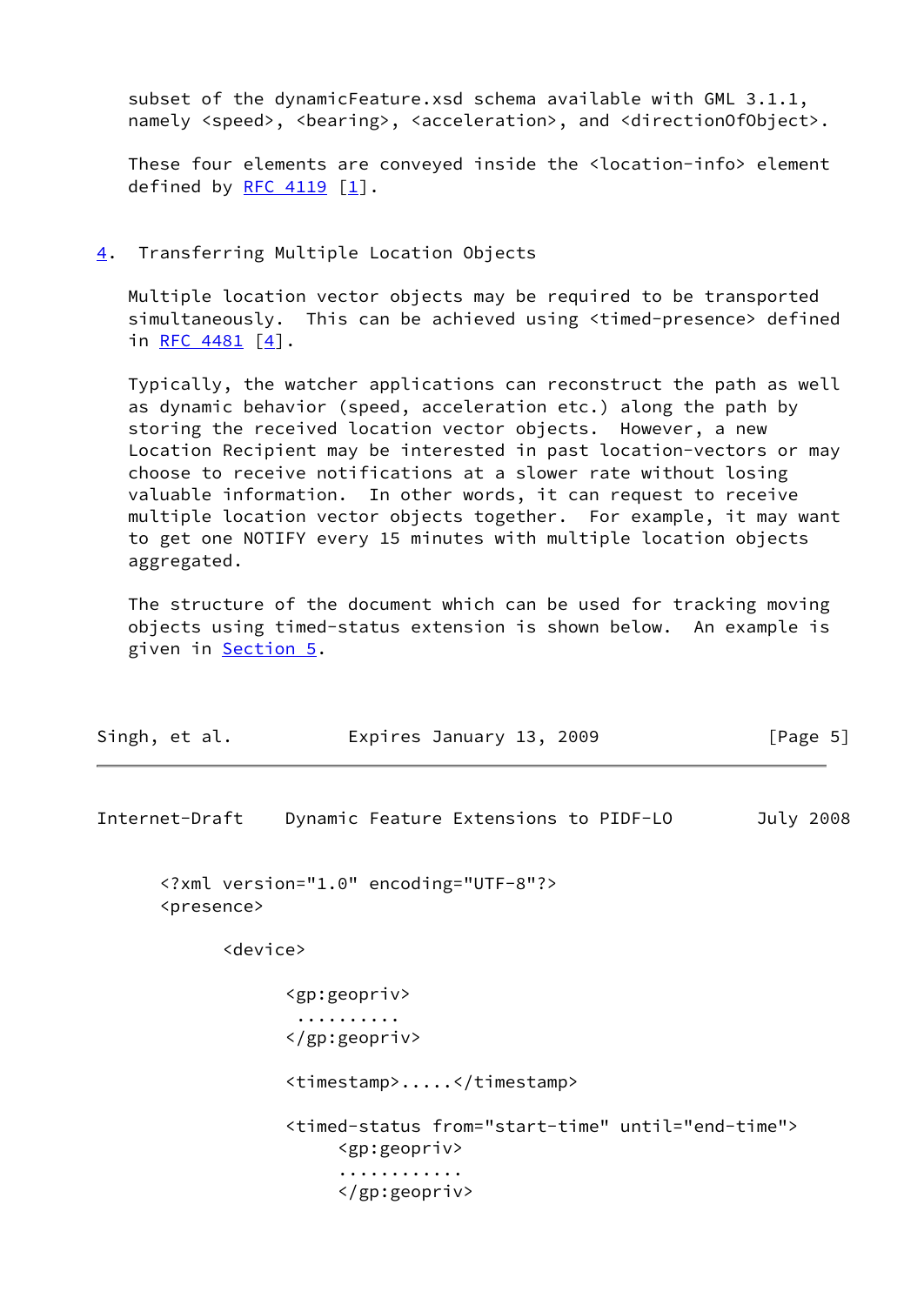```
 <gp:geopriv>
                     ...........
                     </gp:geopriv>
               </timed-status>
        </device>
        <tuple>
        .......
        </tuple>
       <person>
        .......
        </person>
 </presence>
```
<span id="page-6-0"></span>[5](#page-6-0). Example

 The following example shows a PIDF-LO indicating geospatial location information using the gml:Point structure. Outside the <gml: location/> element the additional fields releated to temporal characteristics are included.

Singh, et al. **Expires January 13, 2009** [Page 6]

Internet-Draft Dynamic Feature Extensions to PIDF-LO July 2008

```
 <?xml version="1.0" encoding="UTF-8"?>
 <presence xmlns="urn:ietf:params:xml:ns:pidf"
  xmlns:gp="urn:ietf:params:xml:ns:pidf:geopriv10"
  xmlns:gml="http://www.opengis.net/gml"
  entity="pres:geotarget@example.com">
  <device id="sg89ae">
```

```
 <gp:geopriv>
```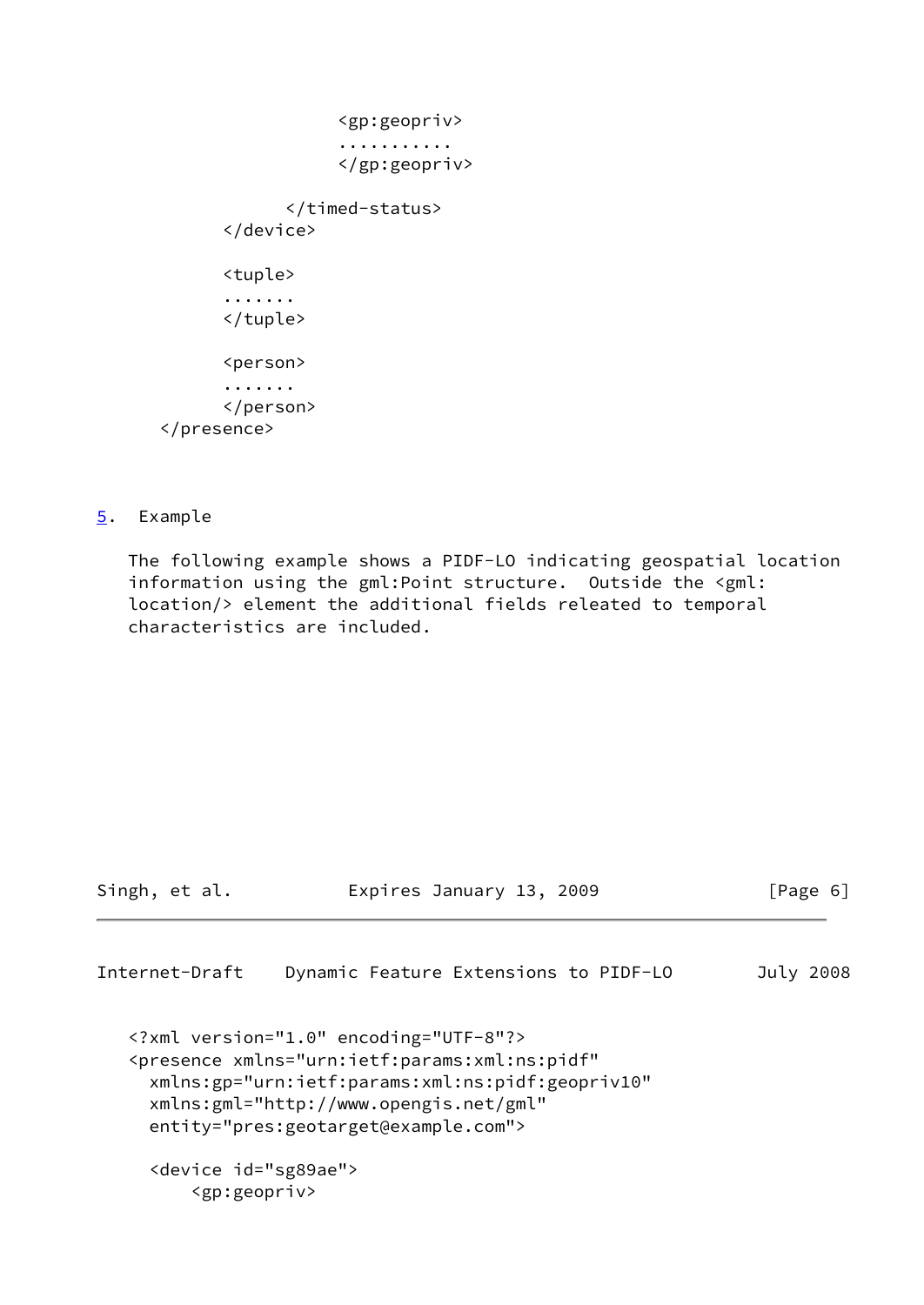```
 <gp:location-info>
              <gml:location>
                <gml:Point srsName="urn:ogc:def:crs:EPSG::4326">
                  <gml:pos>-34.407 150.883</gml:pos>
                </gml:Point>
              </gml:location>
              <gml:speed uom="#m/s">12</gml:speed>
              <gml:bearing>
                <gml:DirectionVector>
                  <gml:vector> 270.0 -60.0</gml:vector>
                </gml:DirectionVector>
              </gml:bearing>
            </gp:location-info>
            <gp:usage-rules>
              <gp:retransmission-allowed>no</gp:retransmission-allowed>
              <gp:retention-expiry>2003-06-23T04:57:29Z
              </gp:retention-expiry>
            </gp:usage-rules>
          </gp:geopriv>
        <timestamp>2008-06-22T20:57:29Z</timestamp>
      </device>
    </presence>
            Figure 1: Example of a PIDF-LO with Speed Information
   The following example shows multiple PIDF-LO using <timed-status>.
<?xml version="1.0" encoding="UTF-8"?>
<presence xmlns="urn:ietf:params:xml:ns:pidf"
   xmlns:gp="urn:ietf:params:xml:ns:pidf:geopriv10"
   xmlns:gml="urn:opengis:specification:gml:schema-xsd:feature:v3.0"
   entity="pres:geotarget@example.com">
   <device id="sg89ae">
          <gp:geopriv>
            <gp:location-info>
                <gml:location>
                   <gml:Point>
                      <gml:pos>140. -35.</gml:pos>
Singh, et al. Expires January 13, 2009 [Page 7]
Internet-Draft Dynamic Feature Extensions to PIDF-LO July 2008
```
</gml:Point>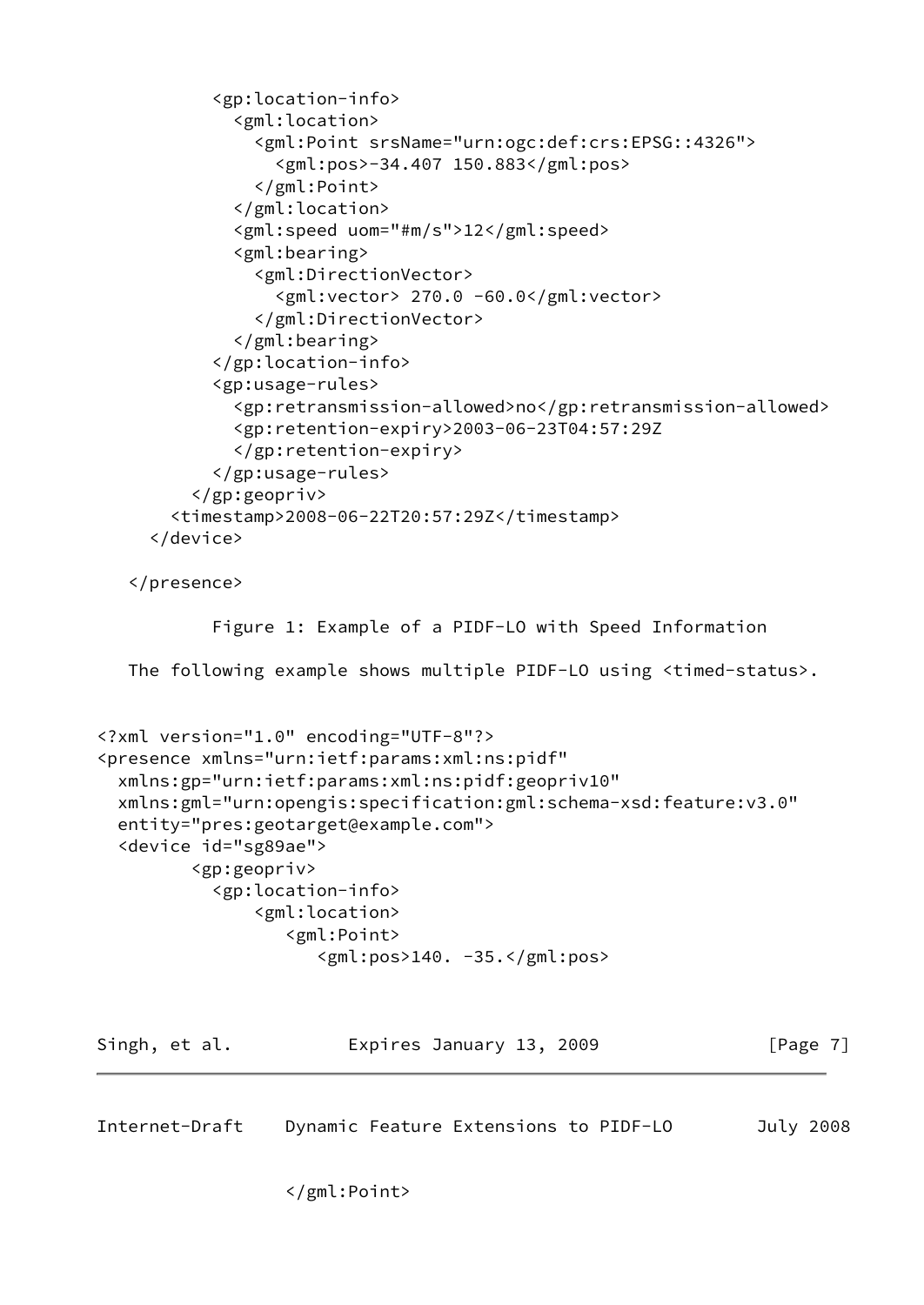```
 </gml:location>
            <gml:speed uom="#m/s">12</gml:speed>
            </gp:location-info>
            <gp:usage-rules>
               <gp:retransmission-allowed>no</gp:retransmission-allowed>
               <gp:retention-expiry>2003-06-23T04:57:29Z
               </gp:retention-expiry>
            </gp:usage-rules>
          </gp:geopriv>
        <timestamp>2003-06-22T20:57:29Z</timestamp>
        <timed-statusfrom="2005-08-15T10:20:00.000-05:00"
           until="2005-08-22T19:30:00.000-05:00">>
           <gp:geopriv>
             <gp:location-info>
                 <gml:location>
                    <gml:Point>
                       <gml:pos>110. -35.</gml:pos>
                    </gml:Point>
                 </gml:location>
                 <gml:speed uom="#m/s">10</gml:speed>
            </gp:location-info>
              <gp:usage-rules>
                <gp:retransmission-allowed>yes</gp:retransmission-allowed>
                <gp:retention-expiry>2003-06-23T04:55:29Z
                </gp:retention-expiry>
              </gp:usage-rules>
           </gp:geopriv>
           <gp:geopriv>
             <gp:location-info>
                 <gml:location>
                    <gml:Point>
                       <gml:pos>114. -35.</gml:pos>
                    </gml:Point>
                 </gml:location>
                 <gml:speed uom="#m/s">18</gml:speed>
              </gp:location-info>
            <gp:usage-rules>
               <gp:retransmission-allowed>yes</gp:retransmission-allowed>
               <gp:retention-expiry>2003-06-23T04:53:29Z
               </gp:retention-expiry>
            </gp:usage-rules>
          </gp:geopriv>
        </timed-status>
      </device>
</presence>
```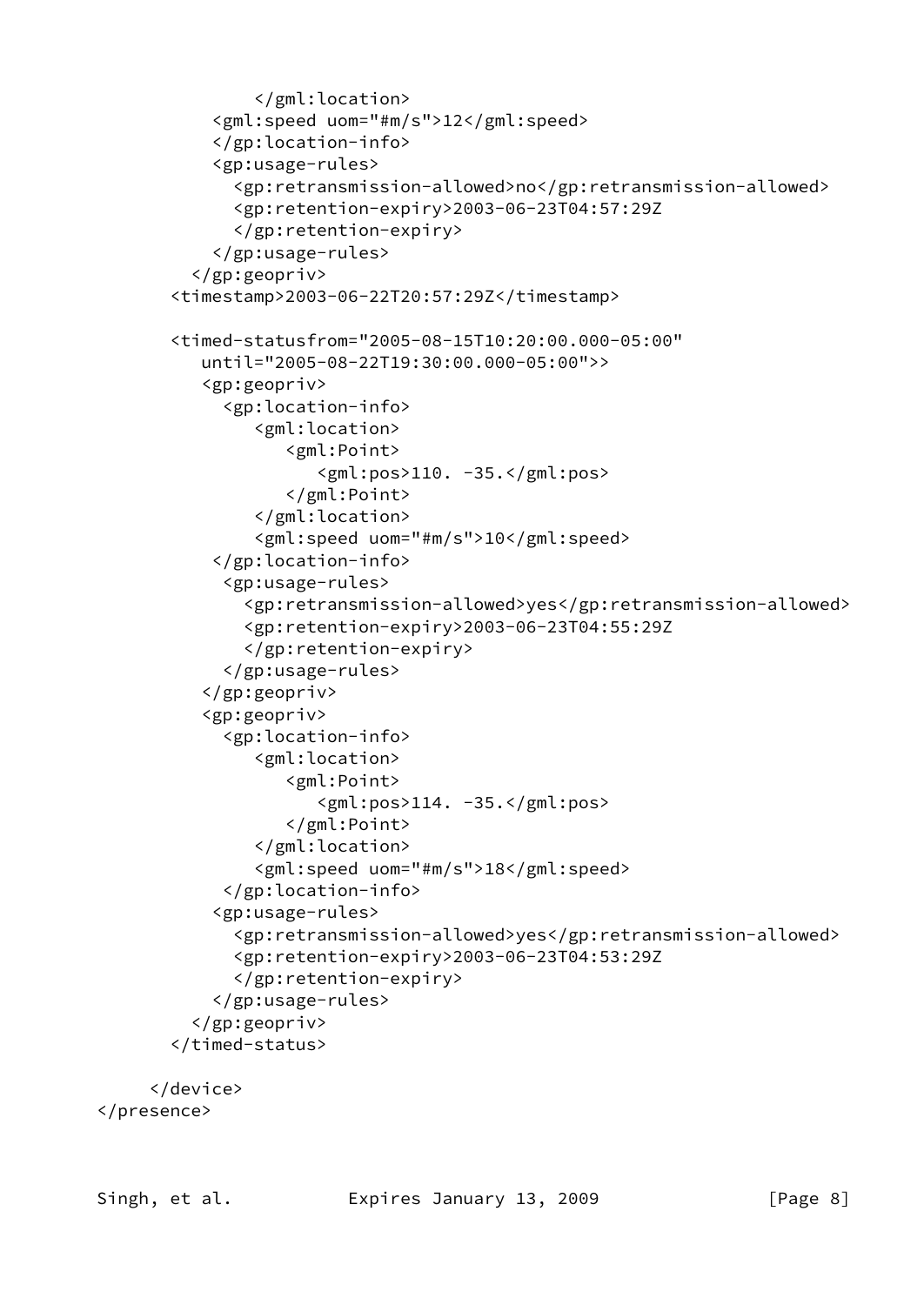<span id="page-9-1"></span>Internet-Draft Dynamic Feature Extensions to PIDF-LO July 2008

 Figure 2: Example showing multiple Location Vectors transmitted simultaneously.

## <span id="page-9-0"></span>[6](#page-9-0). Security Considerations

 This document defines additional location elements carried by PIDF-LO (see  $\lceil 1 \rceil$ ). The security considerations of [RFC 4119](https://datatracker.ietf.org/doc/pdf/rfc4119)  $\lceil 1 \rceil$  are applicable to this document.

## <span id="page-9-2"></span>[7](#page-9-2). IANA Considerations

 [Editor's Note: This section needs to register a token for indicating the dynamic feature capability, see [Section 3.1](#page-4-0).

## <span id="page-9-3"></span>[8](#page-9-3). Acknowledgements

 We would like to thank Carl Reed, Rohan Mahy, Cullen Jennings, Martin Thomson, Brian Rosen, and Klaus Darilion for their comments.

## <span id="page-9-4"></span>[9](#page-9-4). References

## <span id="page-9-5"></span>[9.1](#page-9-5). Normative References

- <span id="page-9-6"></span>[1] Peterson, J., "A Presence-based GEOPRIV Location Object Format", [RFC 4119](https://datatracker.ietf.org/doc/pdf/rfc4119), December 2005.
- <span id="page-9-7"></span> [2] Bradner, S., "Key words for use in RFCs to Indicate Requirement Levels", [RFC 2119](https://datatracker.ietf.org/doc/pdf/rfc2119), [BCP 14](https://datatracker.ietf.org/doc/pdf/bcp14), March 1997.
- <span id="page-9-8"></span> [3] Cuellar, J., Morris, J., Mulligan, D., Peterson, J., and J. Polk, "Geopriv Requirements", [RFC 3693,](https://datatracker.ietf.org/doc/pdf/rfc3693) February 2004.
- <span id="page-9-9"></span> [4] Schulzrinne, H., "Timed Presence Extensions to the Presence Information Data Format (PIDF) to Indicate Status Information for Past and Future Time Intervals", [RFC 4481](https://datatracker.ietf.org/doc/pdf/rfc4481), July 2006.
- [5] "Geographic information Geography Markup Language (GML), OpenGIS 03-105r1, available at: <http://portal.opengeospatial>.org/files/?artifact\_id=4700", April 2004.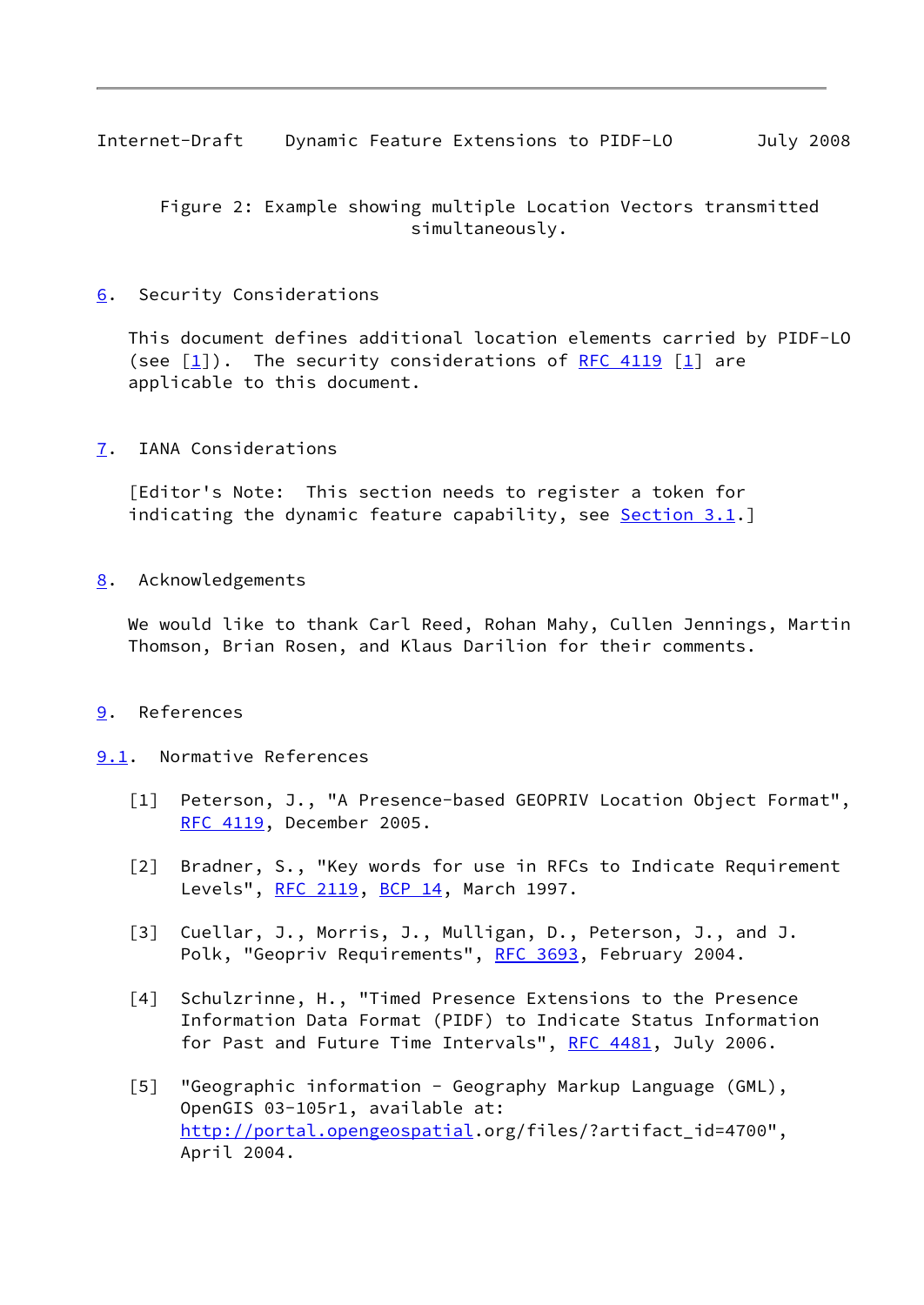#### <span id="page-10-1"></span>Internet-Draft Dynamic Feature Extensions to PIDF-LO July 2008

## <span id="page-10-0"></span>[9.2](#page-10-0). Informative References

<span id="page-10-3"></span> [6] Winterbottom, J., Tschofenig, H., and M. Thomson, "HELD Protocol Context Management Extensions", [draft-winterbottom-geopriv-held-context-02](https://datatracker.ietf.org/doc/pdf/draft-winterbottom-geopriv-held-context-02) (work in progress), February 2008.

# <span id="page-10-2"></span>[Appendix A.](#page-10-2) Alternatives Considered

 During the work on this document we encountered alternative approaches. These approaches make use of the MovingObjectStatus or its parent element track of dynamicFeature.xsd. MovingObjectStatus contains child elements where no use cases are currently known, e.g., validTime and contains elements that are already defined with PIDF-LO, such as <location>. Since it might not be know whether a Location Recipient understands the location extension defined in this document a PIDF-LO with a <location> element inside the <MovingObjectStatus> will likely create problems. Including the <location> element twice, once as defined with [RFC 4119](https://datatracker.ietf.org/doc/pdf/rfc4119) (PIDF-LO) and again in <MovingObjectStatus>, is unnecessary. The <track> element allows multiple <MovingObjectStatus> to be used. Figure 3 shows such an instance document carrying the <track> element.

```
 <?xml version="1.0" encoding="UTF-8"?>
 <presence xmlns="urn:ietf:params:xml:ns:pidf"
   xmlns:gp="urn:ietf:params:xml:ns:pidf:geopriv10"
  xmlns:gml="http://www.opengis.net/gml"
   entity="pres:geotarget@example.com">
   <device id="sg89ae">
       <gp:geopriv>
         <gp:location-info>
           <gml:track>
             <gml:MovingObjectStatus>
               <gml:validTime>
                 <gml:TimeInstant>
                   <gml:timePosition>2005-11-28T13:00:00
                   </gml:timePosition>
```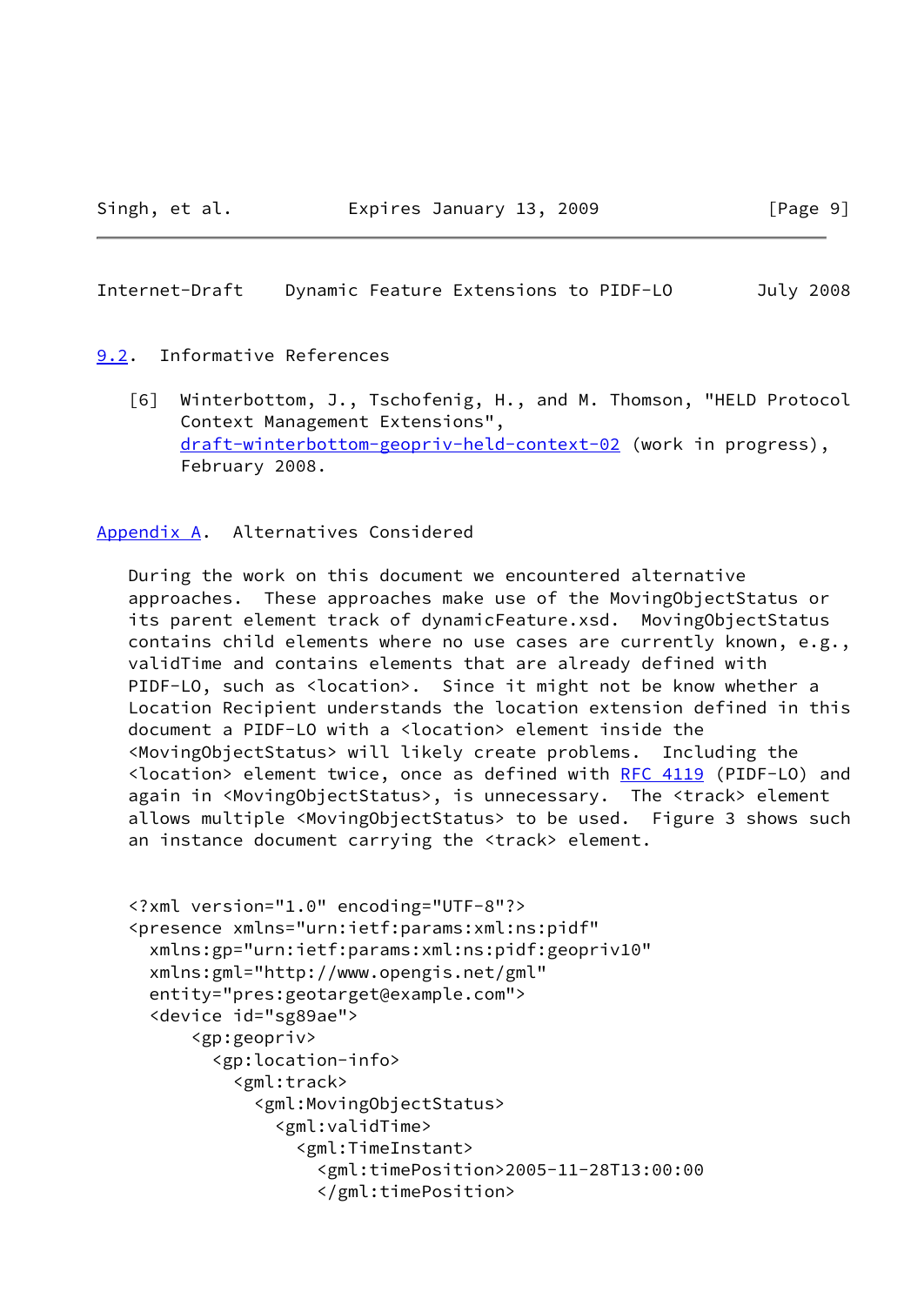<span id="page-11-0"></span>

|                | <br><br><gml:location><br/><gml:point><br/><math>\langle</math>gml:pos&gt;140. -35.<math>\langle</math>/gml:pos&gt;<br/></gml:point><br/></gml:location><br><gml:speed uom="#kph">12</gml:speed><br><gml:bearing></gml:bearing>                                                                                                                                                                                                                                                                                                                                                                                                                                                              |           |
|----------------|----------------------------------------------------------------------------------------------------------------------------------------------------------------------------------------------------------------------------------------------------------------------------------------------------------------------------------------------------------------------------------------------------------------------------------------------------------------------------------------------------------------------------------------------------------------------------------------------------------------------------------------------------------------------------------------------|-----------|
| Singh, et al.  | Expires January 13, 2009                                                                                                                                                                                                                                                                                                                                                                                                                                                                                                                                                                                                                                                                     | [Page 10] |
| Internet-Draft | Dynamic Feature Extensions to PIDF-LO                                                                                                                                                                                                                                                                                                                                                                                                                                                                                                                                                                                                                                                        | July 2008 |
|                | <gml:compasspoint>SE</gml:compasspoint><br><br><br><gml:movingobjectstatus><br/><gml:validtime><br/><gml:timeinstant><br/><gml:timeposition>2005-11-28T14:00:00<br/></gml:timeposition><br/></gml:timeinstant><br/></gml:validtime><br/><gml:location><br/><gml:point><br/><gml:pos>140.1 -34.9</gml:pos><br/></gml:point><br/></gml:location><br/><gml:speed uom="#kph">23.</gml:speed><br/><gml:bearing><br/><gml:compasspoint>ESE</gml:compasspoint><br/></gml:bearing><br/></gml:movingobjectstatus><br><br><br><gp:usage-rules><br/><gp:retransmission-allowed>no</gp:retransmission-allowed><br/><gp:retention-expiry>2003-06-23T04:57:29Z<br/></gp:retention-expiry></gp:usage-rules> |           |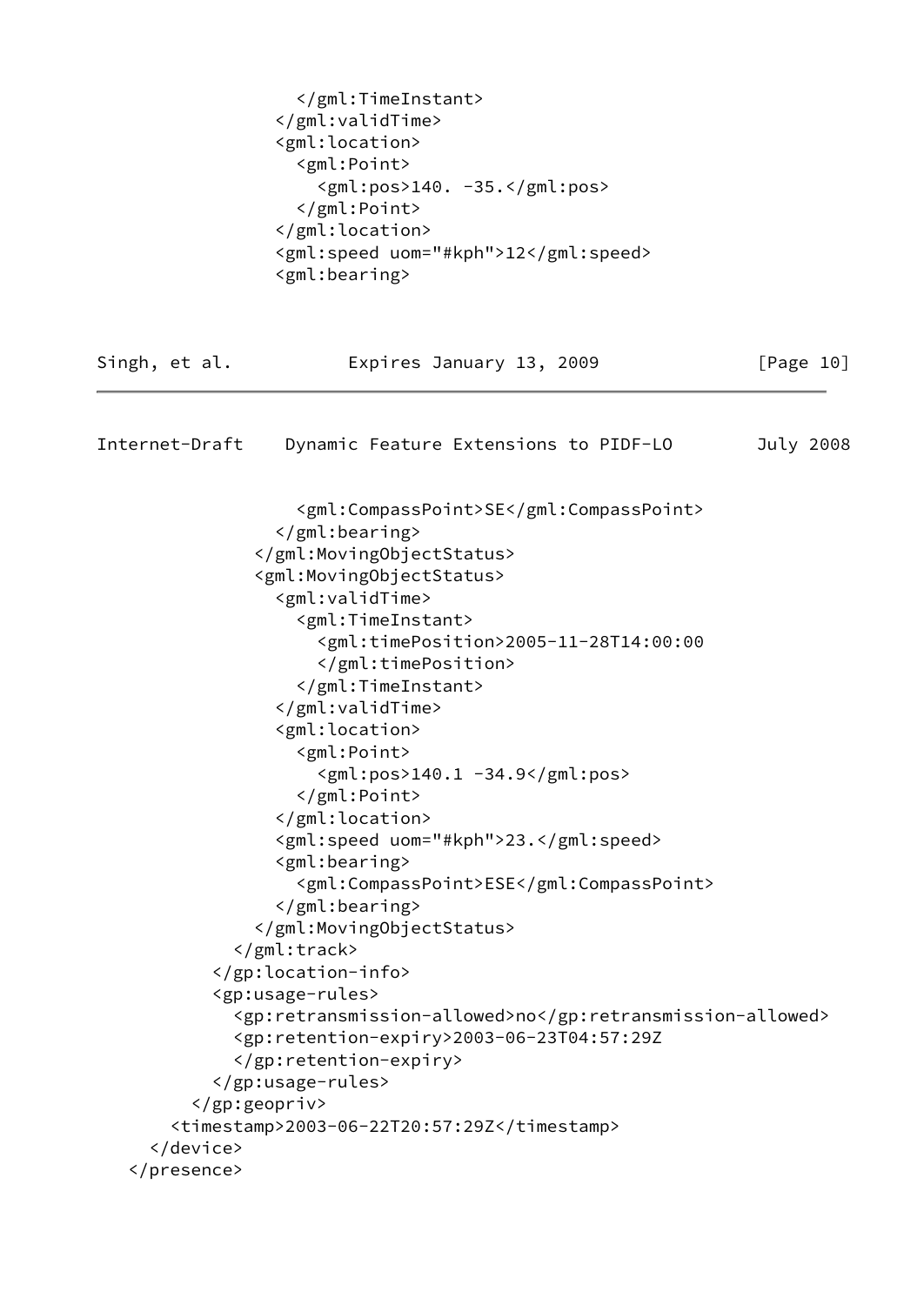Figure 3: Example of a PIDF-LO with a track Element The authors decided to pick the simplest version.

Authors' Addresses

Singh Vishal

Email: singh.vishal@gmail.com

Singh, et al. Expires January 13, 2009 [Page 11]

Internet-Draft Dynamic Feature Extensions to PIDF-LO July 2008

 Henning Schulzrinne Columbia University Department of Computer Science 450 Computer Science Building, New York, NY 10027 US

 Phone: +1 212 939 7004 Email: hgs@cs.columbia.edu URI: <http://www.cs.columbia.edu>

 Hannes Tschofenig Nokia Siemens Networks Linnoitustie 6 Espoo 02600 Finland

 Phone: +358 (50) 4871445 Email: Hannes.Tschofenig@gmx.net URI: <http://www.tschofenig.priv.at>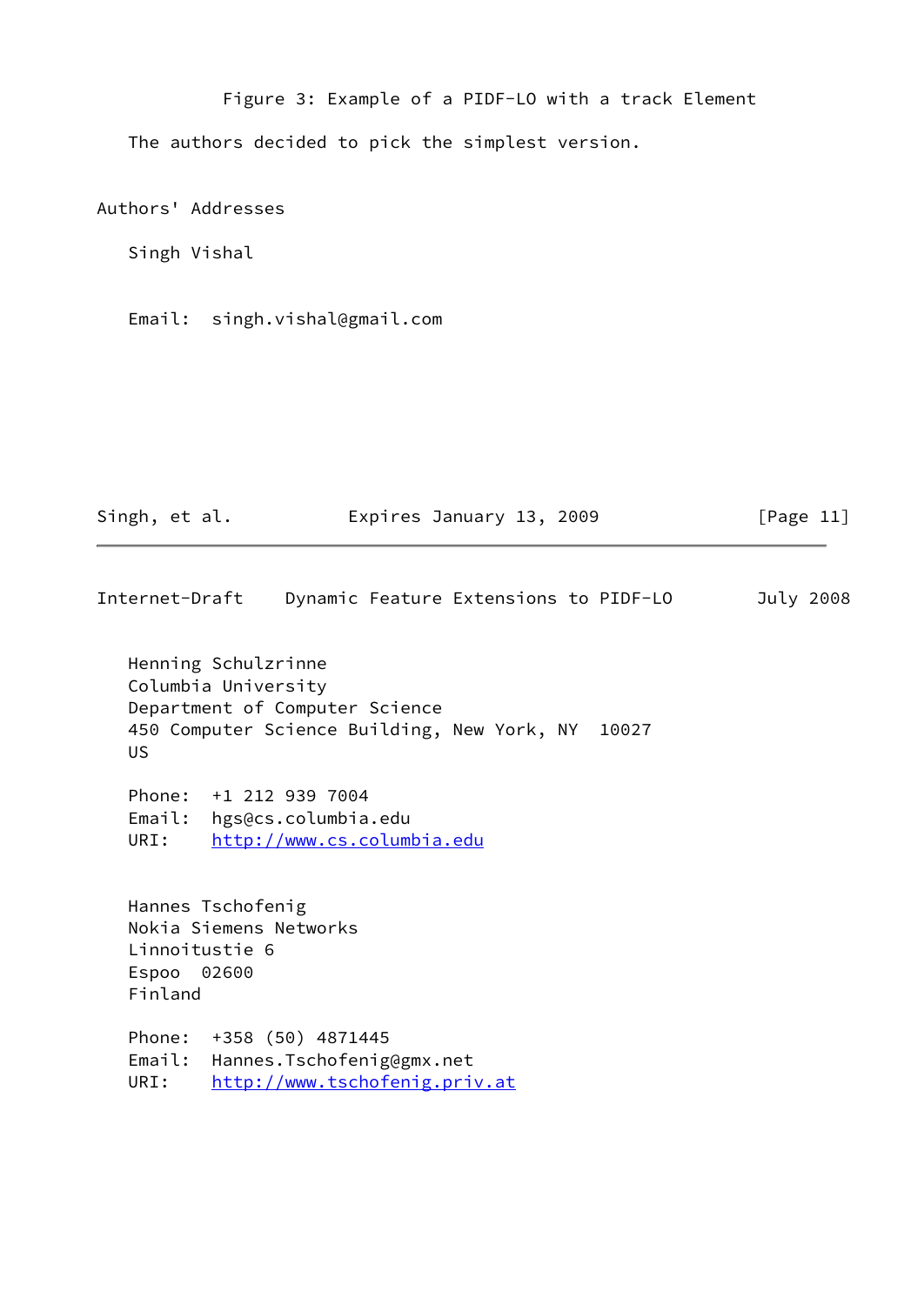Singh, et al. **Expires January 13, 2009** [Page 12]

<span id="page-13-0"></span>Internet-Draft Dynamic Feature Extensions to PIDF-LO July 2008

Full Copyright Statement

Copyright (C) The IETF Trust (2008).

 This document is subject to the rights, licenses and restrictions contained in  $BCP$  78, and except as set forth therein, the authors retain all their rights.

 This document and the information contained herein are provided on an "AS IS" basis and THE CONTRIBUTOR, THE ORGANIZATION HE/SHE REPRESENTS OR IS SPONSORED BY (IF ANY), THE INTERNET SOCIETY, THE IETF TRUST AND THE INTERNET ENGINEERING TASK FORCE DISCLAIM ALL WARRANTIES, EXPRESS OR IMPLIED, INCLUDING BUT NOT LIMITED TO ANY WARRANTY THAT THE USE OF THE INFORMATION HEREIN WILL NOT INFRINGE ANY RIGHTS OR ANY IMPLIED WARRANTIES OF MERCHANTABILITY OR FITNESS FOR A PARTICULAR PURPOSE.

Intellectual Property